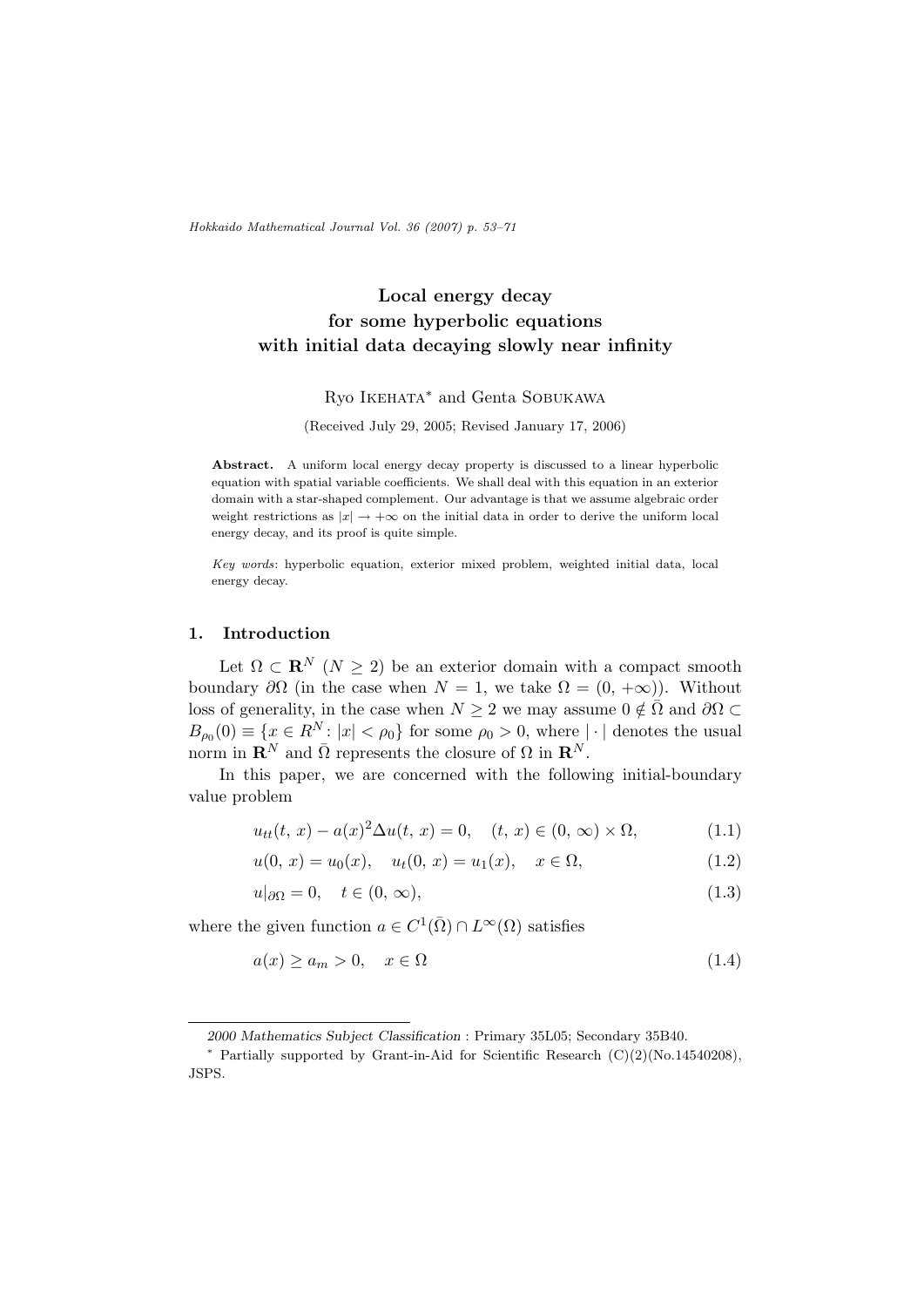with some constant  $a_m > 0$ , and

$$
u_{tt} = \frac{\partial^2 u}{\partial t^2}, \quad \Delta = \sum_{i=1}^N \frac{\partial^2}{\partial x_i^2}, \quad x = (x_1, \dots, x_N).
$$

In the case when  $N \geq 2$  we shall impose a geometrical condition on the domain Ω:

(A-1) the obstacle  $\mathbf{R}^N \setminus \overline{\Omega}$  is star-shaped relative to the origin.

Furthermore, we shall give some restrictions to  $a(x)$ :

- (A-2)  $x \cdot \nabla a(x) \leq 0$  for all  $x \in \Omega$ .
- (A-3) There exists a constant  $a_0 > 0$   $(a_0 \ge a_m)$  such that  $a(x) = a_0$  for  $x \in \Omega$  satisfying  $|x| > r_0$  with some constant  $r_0 > \rho_0$ .
- (A-4)  $x \cdot \nabla a(x) \leq (\gamma_0/2) a(x)$  for  $x \in \Omega$  with some constant  $0 \leq \gamma_0 < 1$ .

Note that either condition  $(A-2)$  or  $(A-4)$  will be used in each statements below.

The purpose of this paper is to establish uniform local energy decay estimates to problem  $(1.1)-(1.4)$  under the assumptions  $(A-1)-(A-4)$ . In this case we do not use any compactness assumptions of the support on the initial data. Instead we assume some weight restrictions of the algebraic decay order as  $|x| \to +\infty$  on the initial data. Our advantage is that the method to derive the local energy decay estimate is quite simple as compared with the well-known cases, which were obtained in the framework of compactly supported solutions. We shall rely on so called the multiplier method, and do not use any spectral analysis and so on. A device due to Ikehata-Matsuyama [10] plays an important role to obtain the  $L^2$ -bound of solutions without compact supports, and in order to derive the energy estimate of solutions with spatial algebraic order weights, which forms an important part throughout this paper, the (modified) Todorova-Yordanov method [22] can be adopted. It is not so important how we derive the weighted energy estimate (see Lemma 3.3 below), but it is essential how we use it.

Historically speaking, under the assumption (A-1) Morawetz [15] derived the local energy decay estimate to problem (1.1)-(1.3) with  $a(x) \equiv 1$ in the case when the initial data are compactly supported. After Morawetz those results were generalized to the more general (non-trapping) exterior domain cases in Morawetz-Ralston-Strauss [16]. From the viewpoint of the spectral analysis Vainberg [23] derived the precise local energy decay estimates, and various precise properties of the decay rate of the local energy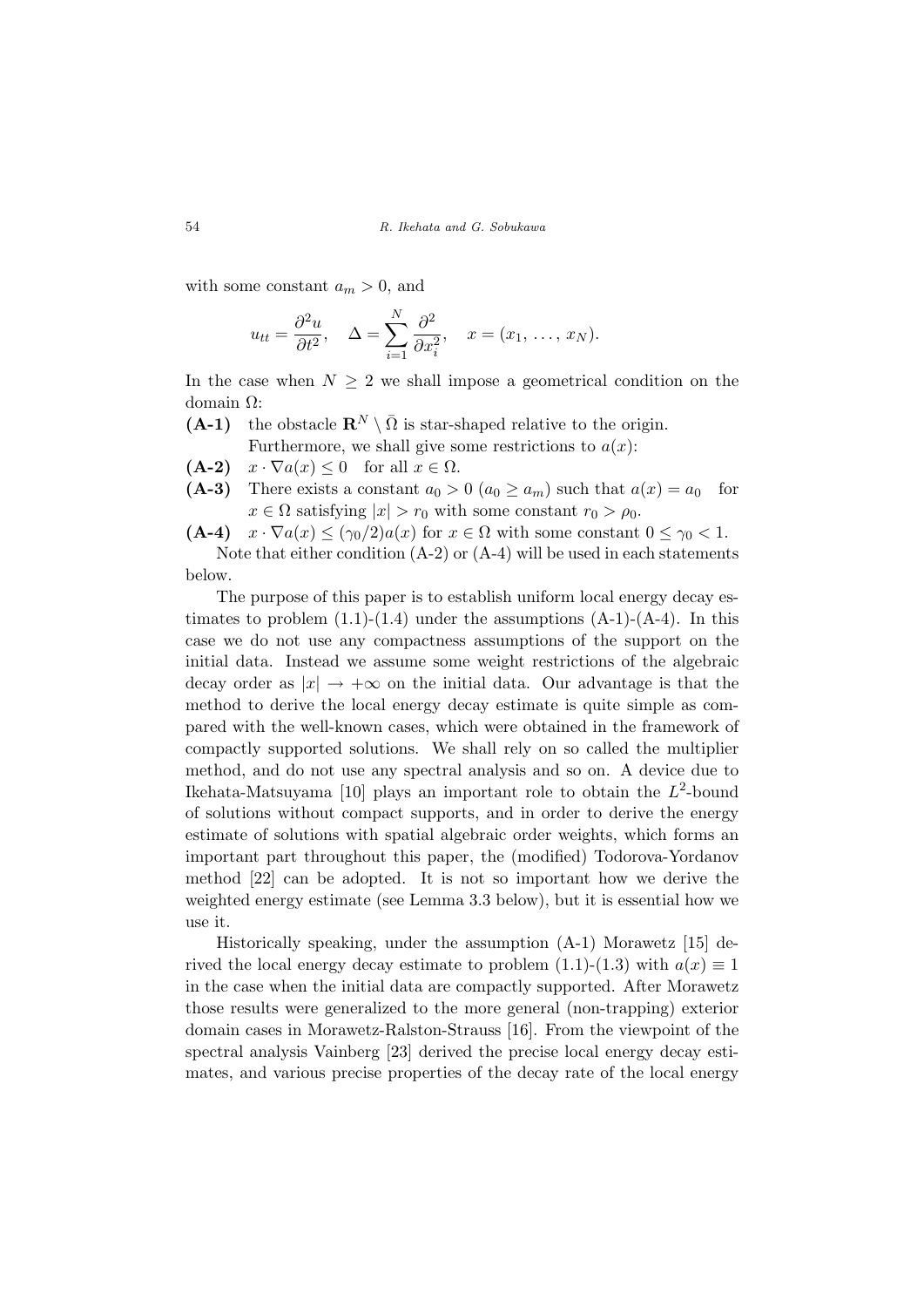were studied in Vodev [24] through also the spectral analysis. Melrose [14] and Shibata-Tsutsumi [21] also discussed the more precise decay rates under the non-trapping assumptions on the obstacle  $\bar{\Omega}^c$  in the sense of Vainberg. The role of the local energy decay property in the scattering theory can be discussed in Lax-Phillips [12]. Zachmanoglou [25] directly generalized the Morawetz result [15] to the general hyperbolic equations including (1.1). It is important to cite the work by Bloom-Kazarinoff [2] that they allow time-varying coefficients, and only impose conditions on the asymptotic behavior as  $|x| \to +\infty$  of the coefficients in the principal part of thier differential operators. In Liu [13] the local energy decay problem for a system of second-order hyperbolic equations with coefficients that also depend on both spatial and time variables is studied under more general conditions on the boundary including the class of star-shaped exterior domains. Bloom [1] investigated the reduced hyperbolic equations of the second order with spatial variables, which are asymptotically equal to the identity matrix as  $|x| \rightarrow +\infty$ . On the other hand, it should be mentioned that in the framework of  $H^2$ -solutions the local energy always decays logarithmically even if no geometrical assumptions on the obstacle  $\overline{\Omega}{}^c$  are imposed and for related results we refer the reader to Burq [4] and Ikawa [6]. To the best of the authors' knowledge all these investigations seem to be done in the framework of compactly supported initial data. For these local energy decay results it is well-known that there is no uniform rate of local energy decay in the case where the obstacle is trapping (see Ralston  $[18, 19]$ ). Especially, in [19] the same type equation as (1.1) is considered in detail.

On the other hand, recently Muraveĭ [17] announced (without proof) the local energy decay estimate like  $O(t^{-1})$  as  $t \to +\infty$  to the solutions of the problem (1.1)-(1.3) with  $a(x) \equiv 1$  under the assumption (A-1), and it is worth while to be mentioned that the result in [17] can be derived without assuming the compactness of the support on initial data. Quite recently Ikehata [8] and Ikehata-Nishihara [11] have also removed the compactness assumption on the supports of the initial data, but they dealt with the case  $a(x) \equiv 1$ . In the case where the hyperbolic equation is represented by

$$
u_{tt} - \nabla \cdot (K(x)\nabla u) = 0,\t\t(1.5)
$$

Ikehata [9] has established the local energy decay result to problem (1.5), (1.2) and (1.3) without assuming compactness of the supports on the initial data. Unfortunately the weight condition assumed on the initial data as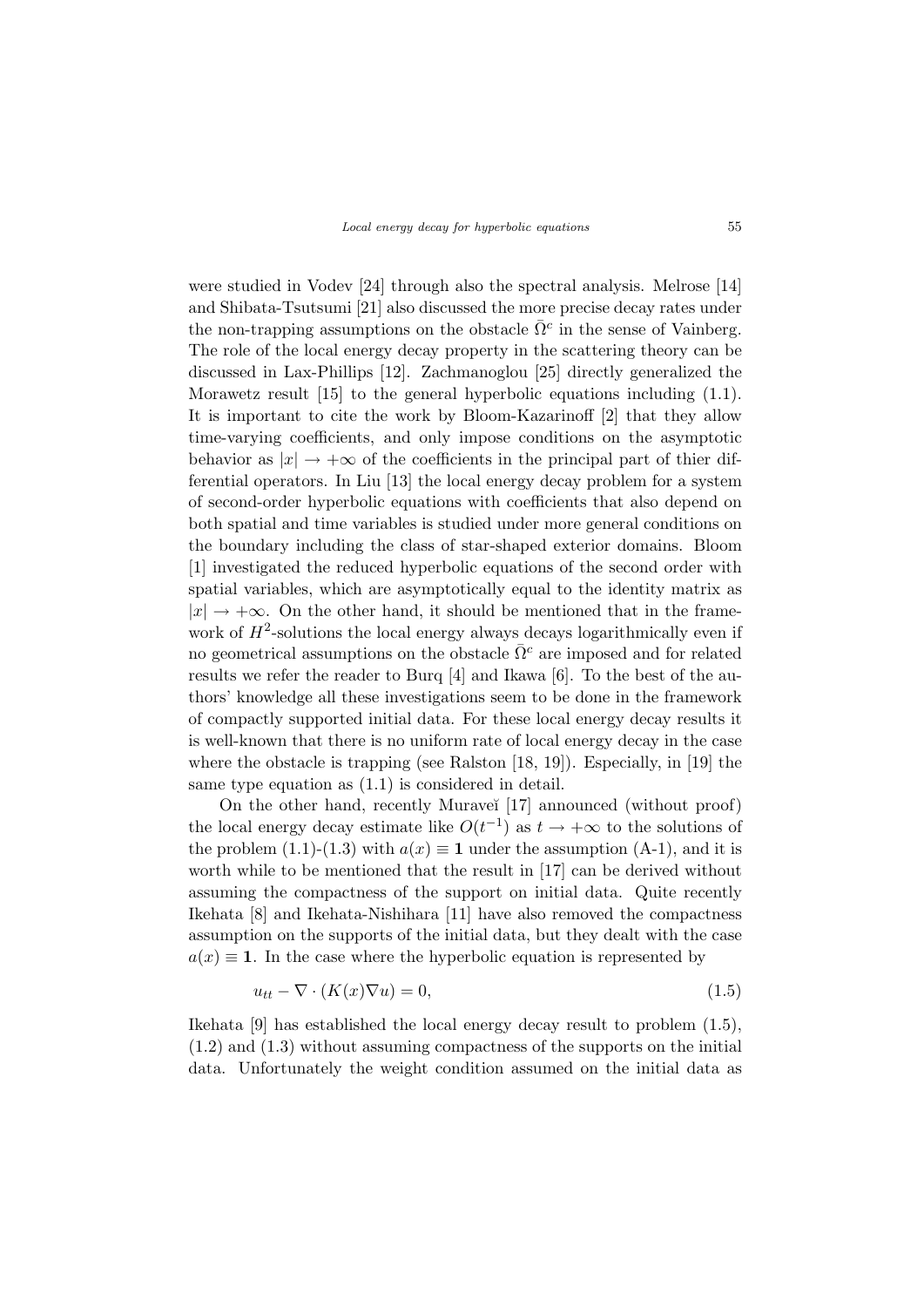$|x| \rightarrow +\infty$  in [9] was exponential one. In the case of present problem with non-divergence form (1.1) one can weaken the exponential weight condition assumed in [9] to the algebraic one. As far as general hyperbolic operators are concerned, to the best of the authors' knowledge there seem to be no any other results, that dealt with the algebraic decay order weight condition on the initial data (as  $|x| \rightarrow +\infty$ ).

**Notation** By  $\|\cdot\|_p$  we mean the usual  $L^p(\Omega)$ -norm  $(1 \leq p \leq +\infty)$ , and especially we set  $\|\cdot\| = \|\cdot\|_2$ . The L<sup>2</sup>-inner product is defined by (as usual)

$$
(f, g) = \int_{\Omega} f(x)g(x)dx \text{ for } f, g \in L^{2}(\Omega).
$$

The total energy  $E(t)$  associated with the equation (1.1) is defined by

$$
E(t) = \frac{1}{2} \left\{ \left\| \frac{1}{a} u_t(t, \cdot) \right\|^2 + \|\nabla u(t, \cdot)\|^2 \right\}.
$$

On the other hand, let  $R > 0$  be an arbitrary real number. Then the local energy associated with the equation (1.1) is given by

$$
E_R(t) = \frac{1}{2} \int_{\Omega(R)} \left\{ \frac{1}{a(x)^2} |u_t(t, x)|^2 + |\nabla u(t, x)|^2 \right\} dx,
$$

where we set  $\Omega(R) \equiv \Omega \cap B_R(0)$ .

Now let us mention the well-posedness of problem (1.1)-(1.3) (cf. Brezis [3, Théorem X.14] or Ikawa [7, Theorem 2.25]).

**Proposition 1.1** Let  $N \geq 1$ . For each  $[u_0, u_1] \in H_0^1(\Omega) \times L^2(\Omega)$ , there exists a unique solution  $u \in C([0, \infty); H_0^1(\Omega)) \cap C^1([0, \infty); L^2(\Omega))$  to problem  $(1.1)-(1.4)$  satisfying

$$
E(t) = E(0), \quad t \ge 0. \tag{1.6}
$$

Our main result reads as follows.

**Theorem 1.1** Let  $N \geq 3$  and assume (A-1), (A-2) and (A-3). If the initial data  $[u_0, u_1] \in H_0^1(\Omega) \times L^2(\Omega)$  further satisfy

$$
\int_{\Omega} (|x|^2 |u_1(x)|^2 + |x||\nabla u_0(x)|^2) dx < +\infty,
$$
\n(1.7)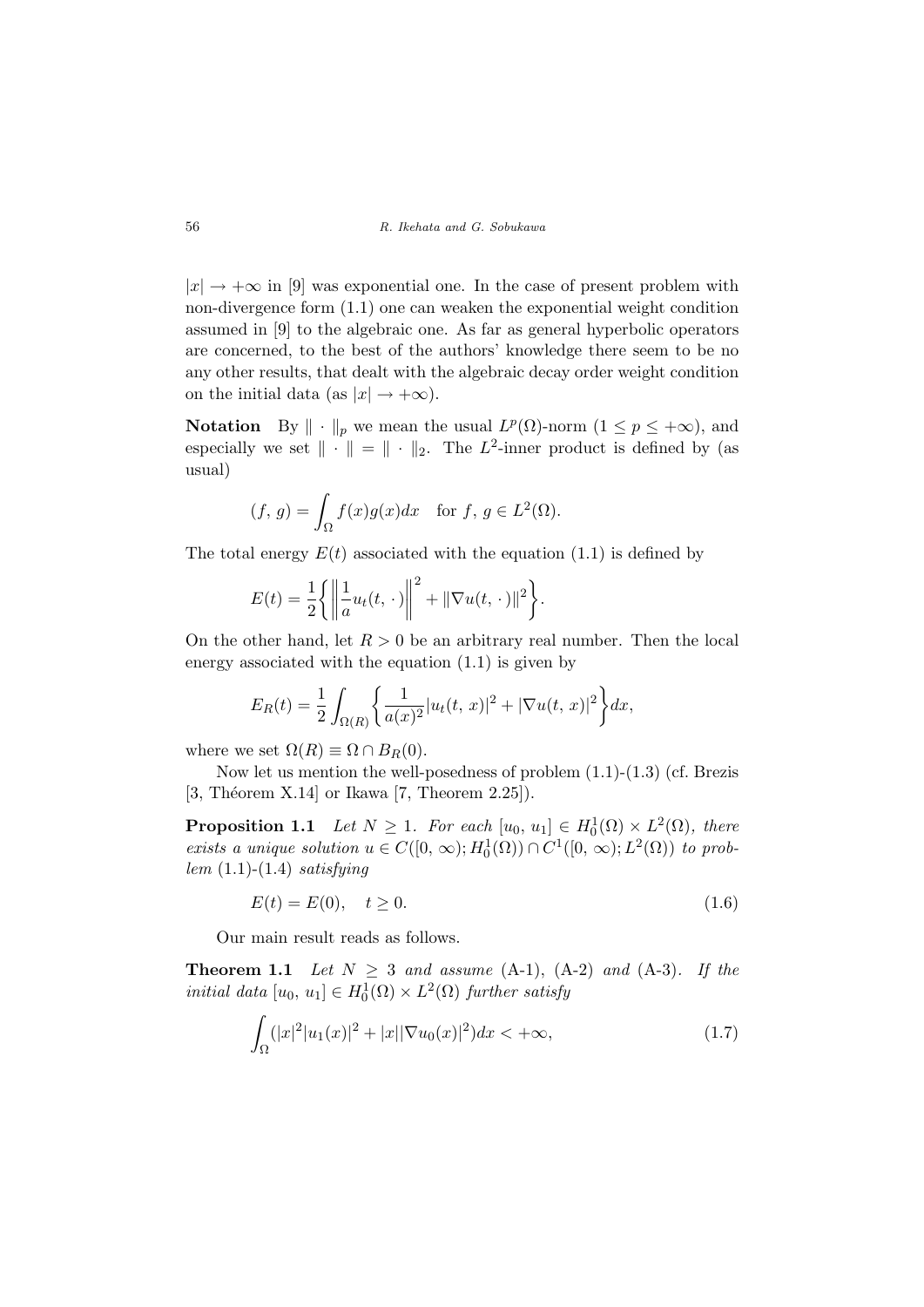then the unique solution  $u(t, x)$  to problem (1.1)-(1.4) has the uniform local energy decay property: for each  $R > r_0$  it holds that

$$
E_R(t) \le \frac{C}{t - (R/a_m)}
$$

for any  $t > R/a_m$ , where  $C > 0$  is a constant depending only on some quantities  $a_0$ ,  $r_0$ , N, and the initial data.

Remark 1.1 Since we are dealing with the weakest weight condition on the initial data as far as previously known in the non-constant variable coefficient case, as the first step it is quite natural that we do not care about the optimal decay order of the local energy as in [16], [23] and so on. Conversely speaking, it is open to obtain optimal decay rates of the local energy. In the present case this problem will be much difficult as compared with the compactly supported solution cases because even in the 3-dimensional case one can not use so called the Huygens principle as in [16].

Remark 1.2 It seems difficult to derive the similar result to Theorem 1.1 for the equation (1.5), and it is still open, too. This is because the useful identity (3.10) below breaks.

Remark 1.3 Uniform local energy decay estimate can be also derived without assuming the compactness of the support on the initial data if one assumes further regularity on the initial data, and for this we refer the reader to (for example) Secchi-Shibata [20]. Therefore, in this paper it is also essential that we are dealing with weak solutions to problem  $(1.1)-(1.3)$ .

Next we shall introduce the  $N = 1, 2$  dimensional cases. For this we shall define a weight function  $d(x)$  as follows (see Dan-Shibata [5]).

$$
d(x) = |x| \log(B|x|), \quad N = 2,
$$
\n(1.8)

where  $B > 0$  is a constant such that  $\inf_{x \in \Omega} |x| \geq 2/B > 0$ . Then our results read as follows.

**Theorem 1.2** Let  $N = 2$  and assume  $(A-1)$ ,  $(A-2)$  and  $(A-3)$ . If the initial data  $[u_0, u_1] \in H_0^1(\Omega) \times L^2(\Omega)$  further satisfy

$$
\int_{\Omega} (d(x)^{2} |u_{1}(x)|^{2} + |x||\nabla u_{0}(x)|^{2}) dx < +\infty,
$$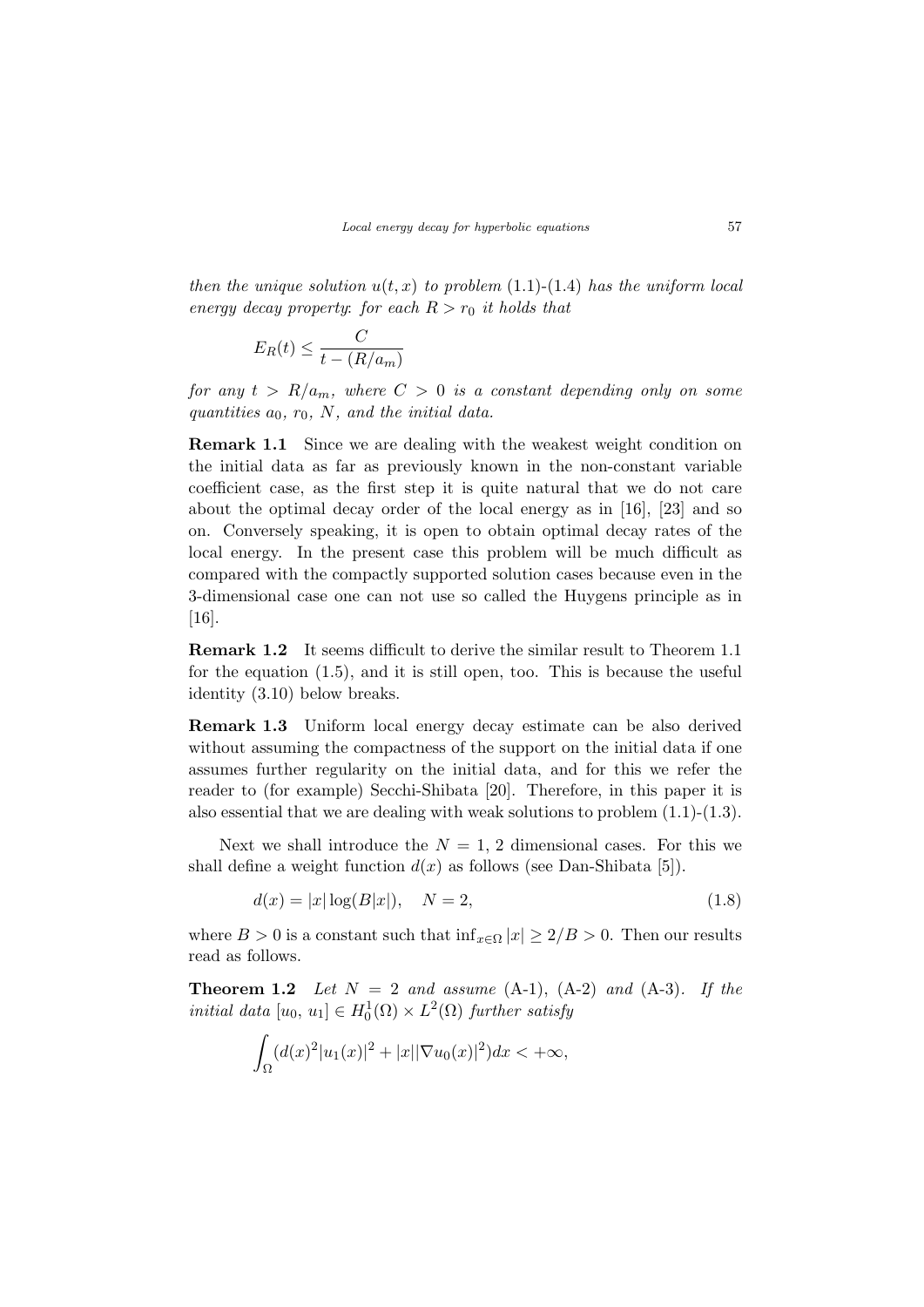then one has the same conclusion as in Theorem 1.1.

**Theorem 1.3** Let  $N = 1$  and assume (A-2) and (A-3). If the initial data  $[u_0, u_1] \in H_0^1(0, \infty) \times L^2(0, \infty)$  further satisfy

$$
\int_0^{+\infty} x(|u_1(x)|^2 + |\partial_x u_0(x)|^2) dx < +\infty,
$$

then one has the same conclusion as in Theorem 1.1.

Furthermore, one can reconsider the assumption (A-2) in a more general framework. We shall state only a result for the case of  $N \geq 3$  (for  $N = 1$ ) and 2 cases it is left to the reader's exercise).

**Theorem 1.4** Let  $N \geq 3$  and assume (A-1), (A-3) and (A-4). Under the same assumptions of Theorem 1.1 on the initial data, it holds that

$$
E_R(t) \le \frac{C}{(t - (R/a_m))^{1 - \gamma_0}},
$$

for large  $t \gg 1$ .

#### 2. Preliminaries

In this section we shall prepare an identity, which is used later in the proof of Theorems. The following identity is a modification of that introduced in [15] in the case when (at least)  $a(x) \equiv 1$ . Note that since we are dealing with a weak solution to problem  $(1.1)-(1.4)$  we may assume that in the following calculations the corresponding solution is sufficiently smooth and vanishes as  $|x| \rightarrow +\infty$ .

**Proposition 2.1** (cf. [25, page 511, (4.2)]) Let  $N \geq 1$ . Under the assumptions of Proposition 1.1 it holds that

$$
tE(t) = \frac{N-1}{2} \left( \frac{1}{a^2} u_1, u_0 \right) + \left( \frac{1}{a^2} u_1, x \cdot \nabla u_0 \right)
$$
  

$$
- \frac{N-1}{2} \left( \frac{1}{a^2} u_t(t, \cdot), u(t, \cdot) \right) - \left( \frac{1}{a^2} u_t(t, \cdot), x \cdot \nabla u(t, \cdot) \right)
$$
  

$$
+ \frac{1}{2} \int_0^t \int_{\partial \Omega} \left( \frac{\partial u(s, \sigma)}{\partial n} \right)^2 \sigma \cdot n(\sigma) dS_{\sigma} ds
$$
  

$$
+ \int_0^t \int_{\Omega} \frac{1}{a(x)^3} (x \cdot \nabla a(x)) u_t(s, x)^2 dx ds,
$$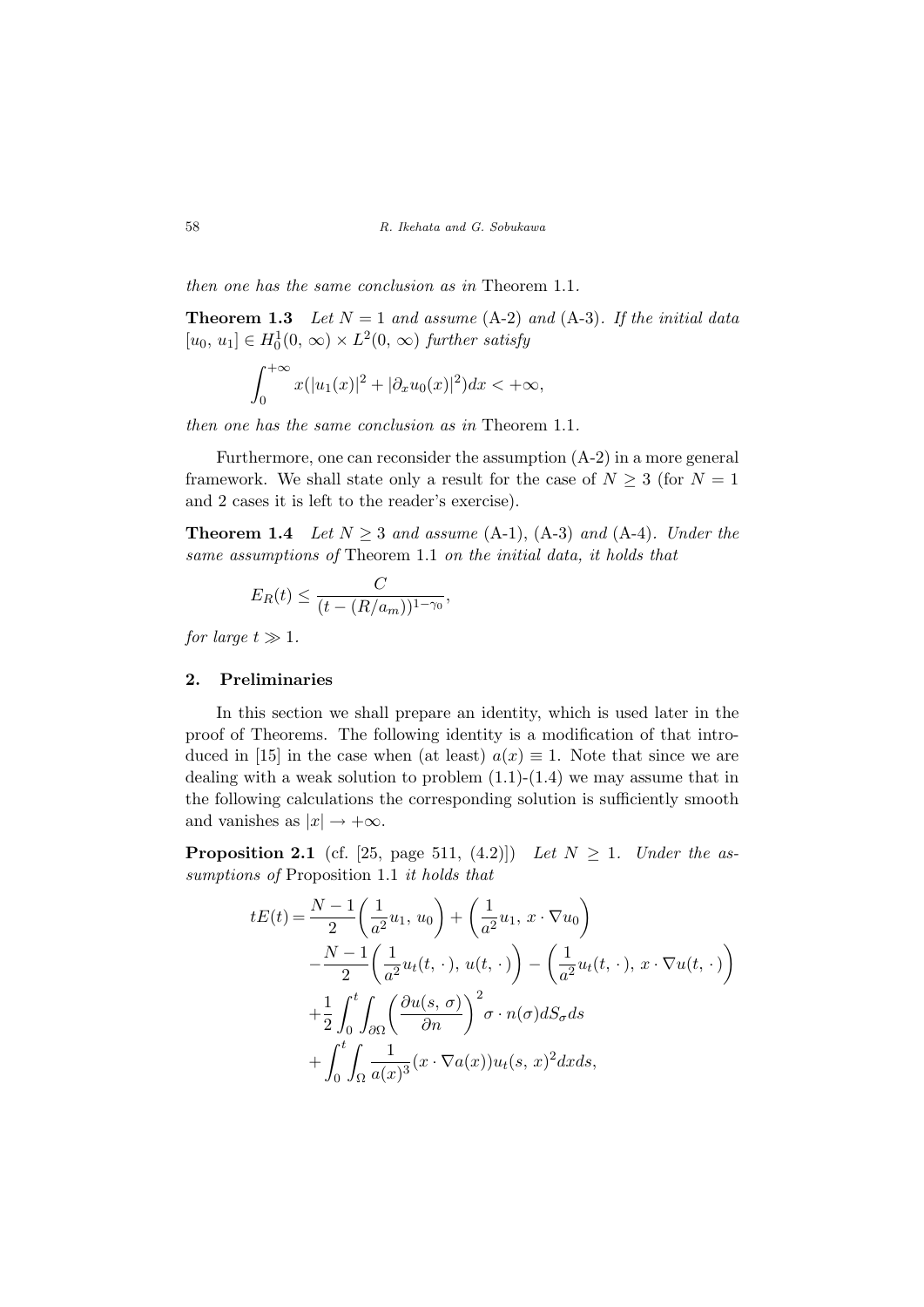where  $n = n(\sigma)$  is the unit outward normal vector relative to  $\Omega$  at  $\sigma \in \partial \Omega$ .

In the following paragraph we shall give some elementary lemmas without proof, which are used in the proof of Proposition 2.1.

Lemma 2.1 Under the assumptions of Proposition 2.1 it holds that

$$
\int_{\Omega} \Delta u(t, x)(x \cdot \nabla u(t, x)) dx
$$
  
=  $\frac{1}{2} \int_{\partial \Omega} \left( \frac{\partial u(s, \sigma)}{\partial n} \right)^2 \sigma \cdot n(\sigma) dS_{\sigma} + \frac{N-2}{2} \int_{\Omega} |\nabla u(t, x)|^2 dx.$ 

Lemma 2.2 Under the assumptions of Proposition 2.1 it holds that

$$
\frac{d}{dt}\left(\frac{1}{a^2}u_t(t,\cdot), x\cdot\nabla u(t,\cdot)\right) + \frac{N}{2}\left\|\frac{1}{a}u_t(t,\cdot)\right\|^2
$$
\n
$$
= \left(\frac{1}{a^2}u_{tt}(t,\cdot), x\cdot\nabla u(t,\cdot)\right) + \int_{\Omega}\frac{1}{a(x)^3}(x\cdot\nabla a)u_t(t,x)^2dx.
$$

Lemma 2.3 Under the assumptions of Proposition 2.1 it holds that

$$
\frac{d}{dt}(tE(t)) - E(t) = 0.
$$

Lemma 2.4 Under the assumptions of Proposition 2.1 it holds that

$$
\frac{N-1}{2} \frac{d}{dt} \left( \frac{1}{a^2} u_t(t, \cdot), u(t, \cdot) \right) - \frac{N-1}{2} \left\| \frac{1}{a} u_t(t, \cdot) \right\|^2 + \frac{N-1}{2} \|\nabla u\|^2 = 0.
$$

Sum up the four identities integrated over  $[0, t]$  in lemmas above. Then the desired identity in Proposition 2.1 can be derived with several cancellations.

#### 3. Proof of theorems

In this section let us prove our results by relying on the identity in Proposition 2.1. To begin with, the following basic inequality is useful for the proof (see Dan-Shibata [5, Theorem 2.3]).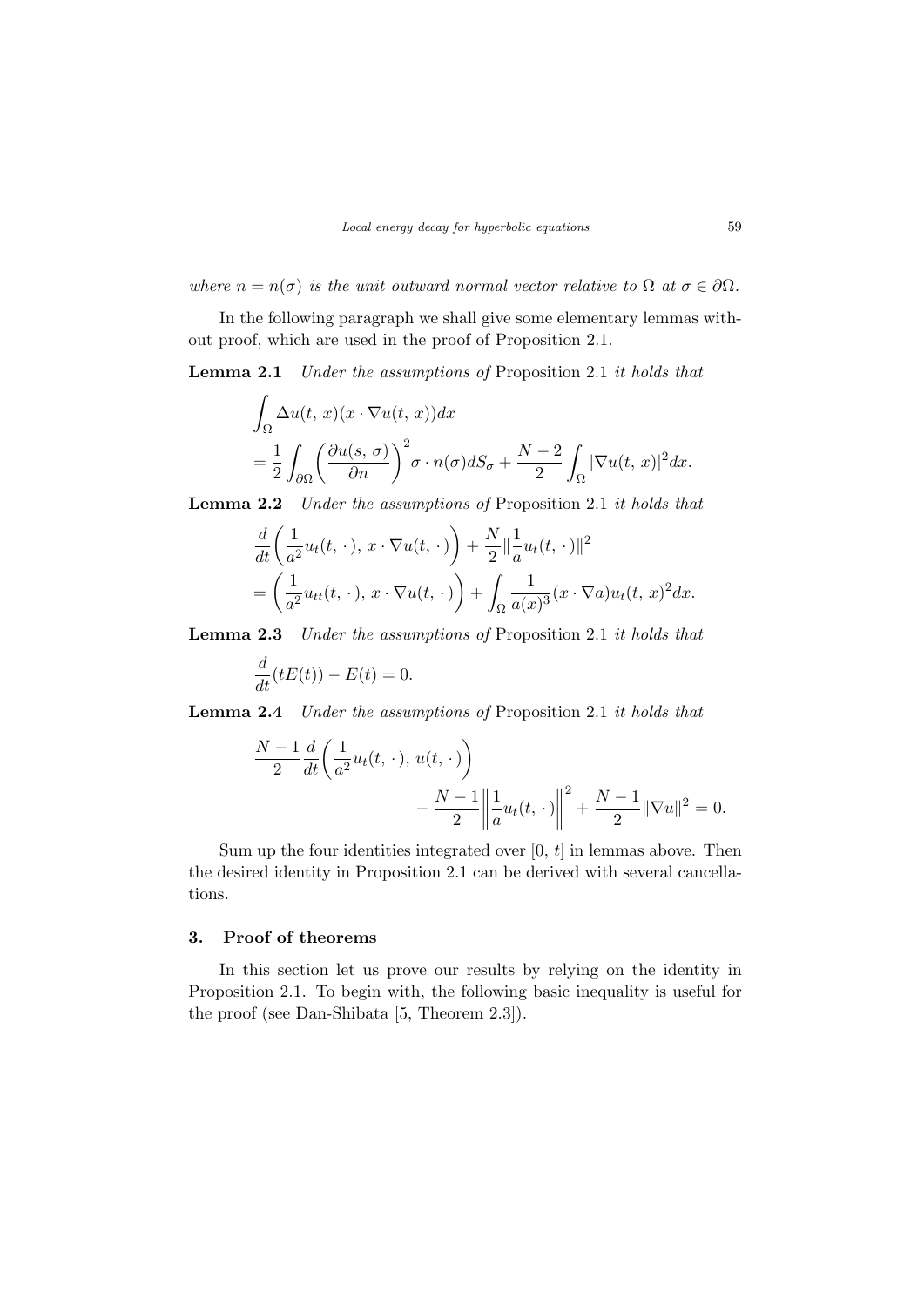**Lemma 3.1** (Hardy-Sobolev) Let  $N \geq 3$ . Then for  $u \in H_0^1(\Omega)$ , it holds that

$$
\left\|\frac{u}{|x|}\right\|\leq C\|\nabla u\|
$$

with some constant  $C > 0$ .

The following lemma is a generalization of a result, which was derived by a "device" due to Ikehata-Matsuyama [10] (which is an essential modification of the Morawetz [15] method) to problem (1.1)-(1.3) with  $a(x) \equiv 1$ . The advantage is that we do not assume any compactness of the support on the initial data as in previous results like [15], [21] and [25] (especially, compare the result below with [25, Theorem 3]).

**Lemma 3.2** Let  $N \geq 3$ , and  $[u_0, u_1] \in H_0^1(\Omega) \times L^2(\Omega)$  satisfy  $|||x| \leq$  $+\infty$ . Then the unique solution  $u(t, x)$  to problem (1.1)-(1.4) as in Proposition 1.1 satisfies

$$
\left\|\frac{1}{a}u(t,\,\cdot\,)\right\|\leq C\bigg(\left\|\frac{1}{a}u_0\right\|+\left\|\frac{1}{a^2}|x|u_1\right\|\bigg).
$$

Remark 3.1 Because of (1.4) under the assumptions on the initial data as in Lemma 3.2 it holds that

$$
\left\|\frac{1}{a}u_0\right\| + \left\|\frac{1}{a^2}|x|u_1\right\| < +\infty.
$$

Proof of Lemma 3.2. As in [10] we first set

$$
w(t, x) = \int_0^t u(s, x)ds.
$$

Since the equation  $(1.1)$  is linear,

$$
w(t, x) \in C^{1}([0, +\infty); H_0^1(\Omega)) \cap C^{2}([0, +\infty); L^2(\Omega))
$$

satisfies the transformed mixed problem:

$$
\frac{1}{a(x)^2}w_{tt} - \Delta w = \frac{1}{a(x)^2}u_1, \quad (t, x) \in (0, \infty) \times \Omega,
$$
 (3.1)

$$
w(0, x) = 0, \quad w_t(0, x) = u_0(x), \quad x \in \Omega,
$$
\n(3.2)

$$
w|_{\partial\Omega} = 0, \quad t \in (0, \infty). \tag{3.3}
$$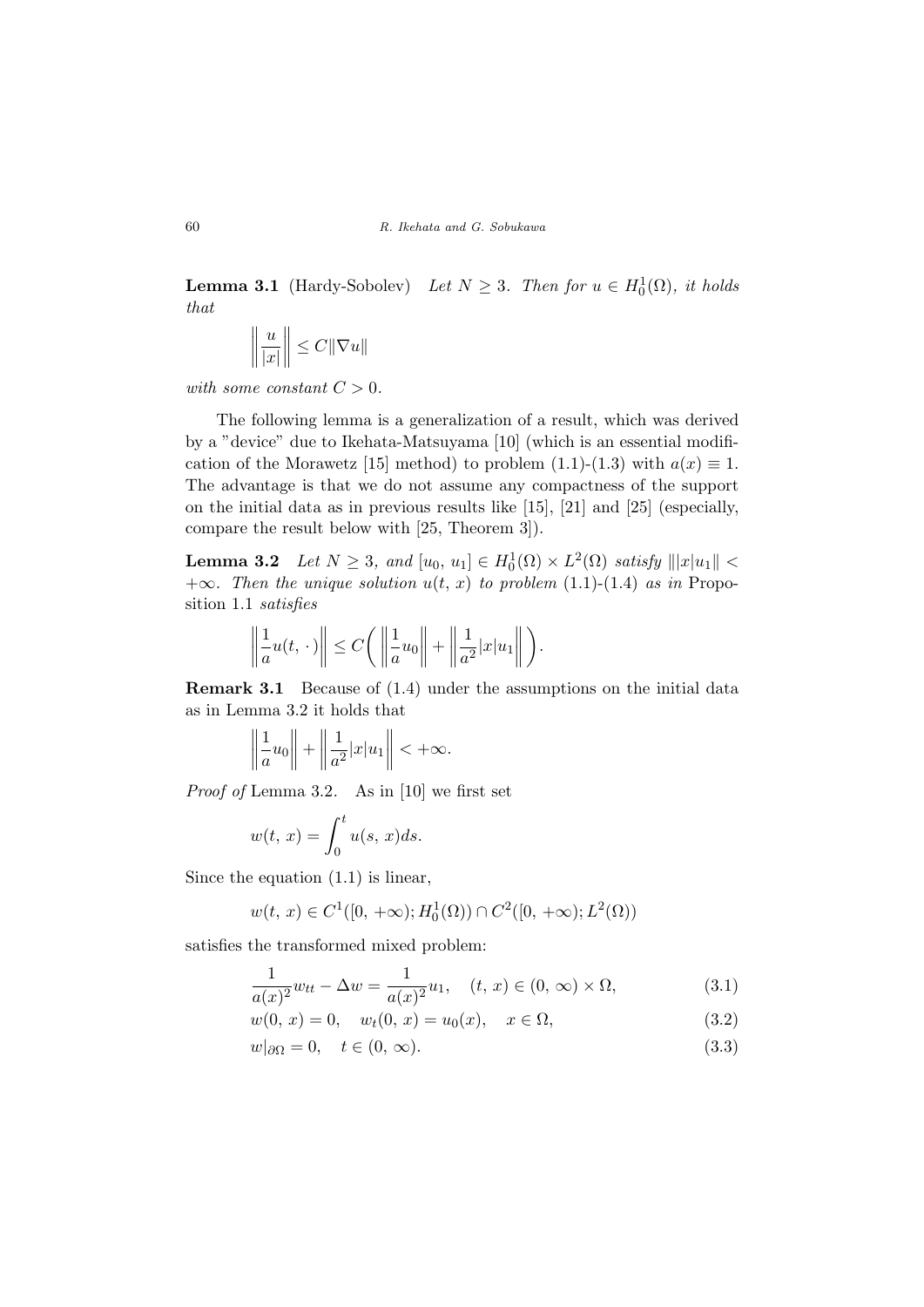Multiplying the equation  $(3.1)$  by  $w_t$  and integrating it, one has

$$
\frac{1}{2} \left\| \frac{1}{a} w_t(t, \cdot) \right\|^2 + \frac{1}{2} \|\nabla w(t, \cdot)\|^2
$$
\n
$$
= \frac{1}{2} \left\| \frac{1}{a} u_0 \right\|^2 + \int_0^t \frac{d}{ds} \left( \frac{1}{a^2} u_1, w(s, \cdot) \right) ds
$$
\n
$$
= \frac{1}{2} \left\| \frac{1}{a} u_0 \right\|^2 + \left( \frac{1}{a^2} u_1, w(t, \cdot) \right). \quad (3.4)
$$

Here, we see from the Schwarz inequality and Lemma 3.1 that

$$
\left(\frac{1}{a^2}u_1, w(t, \cdot)\right) \le \left\|\frac{1}{a^2}|x|u_1\right\| \left\|\frac{w(t, \cdot)}{|x|}\right\|
$$
  

$$
\le C \left\|\frac{1}{a^2}|x|u_1\right\| \|\nabla w(t, \cdot)\|.
$$
 (3.5)

Hence it follows from (3.4) and (3.5) that

$$
\frac{1}{2} \left\{ \left\| \frac{1}{a} w_t(t, \cdot) \right\|^2 + \|\nabla w(t, \cdot)\|^2 \right\}
$$
\n
$$
\leq \frac{1}{2} \left\| \frac{1}{a} u_0 \right\|^2 + C \left\| \frac{1}{a^2} |x| u_1 \right\| \|\nabla w(t, \cdot)\|
$$
\n
$$
\leq \frac{1}{2} \left\| \frac{1}{a} u_0 \right\|^2 + \frac{C}{2\varepsilon} \left\| \frac{1}{a^2} |x| u_1 \right\|^2 + \frac{C\varepsilon}{2} \|\nabla w(t, \cdot)\|^2
$$

for any  $\varepsilon > 0$ , which implies

$$
\frac{1}{2} \left\| \frac{1}{a} w_t(t, \cdot) \right\|^2 + \frac{1 - C\varepsilon}{2} \|\nabla w(t, \cdot)\|^2 \le \frac{1}{2} \left\| \frac{1}{a} u_0 \right\|^2 + \frac{C}{2\varepsilon} \left\| \frac{1}{a^2} |x| u_1 \right\|^2.
$$

Therefore, taking  $\varepsilon \in (0, 1/C)$  so small and noting  $w_t = u$ , one has the desired estimate.  $\hfill \square$ 

The next weighted energy estimate is important in deriving the local energy decay. That idea originally comes from the new weighted energy method due to Todorova-Yordanov [22]. Their method was originally applied to the damped wave equations. It is essential how we use the estimates below, and is not so important how we derive it. For this purpose one defines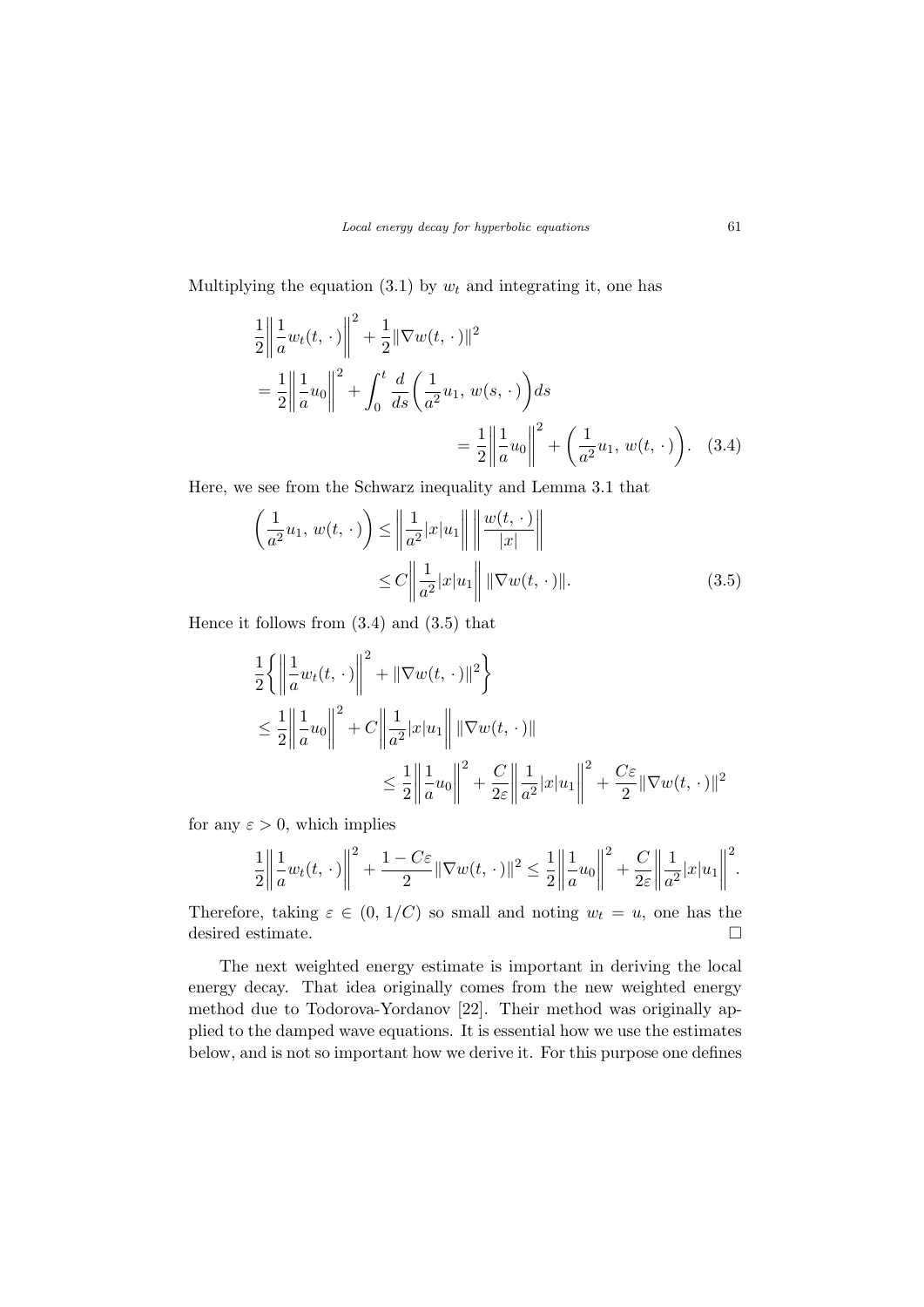the weight function  $\psi(t, x)$   $((t, x) \in [0, +\infty) \times \mathbb{R}^N)$  as follows.

$$
\psi(t, x) = \begin{cases} (1+|x|-a_0t), & |x| \ge a_0t, \\ (1+a_0t-|x|)^{-1}, & |x| < a_0t. \end{cases}
$$

It is easily checked that the function  $\psi \in C^1([0, +\infty) \times \bar{\Omega})$  satisfies

$$
\frac{\partial \psi}{\partial t}(t, x) < 0, \quad (t, x) \in [0, +\infty) \times \bar{\Omega}, \tag{3.6}
$$

$$
a_0^2 |\nabla \psi(t, x)|^2 - \psi_t(t, x)^2 = 0, \quad (t, x) \in [0, +\infty) \times \bar{\Omega},
$$
 (3.7)

$$
\psi(t,x) > 0. \tag{3.8}
$$

(3.7) is so called the Eikonal equation. Then one has the following important lemma.

**Lemma 3.3** Let  $N \geq 2$ , and assume (A-3). If the initial data  $[u_0, u_1] \in$  $H_0^1(\Omega) \times L^2(\Omega)$  further satisfy (1.7), then the unique solution  $u(t, x)$  to problem  $(1.1)-(1.4)$  as in Proposition 1.1 satisfies

$$
\int_{|x| \ge R} \psi(t, x) \left( \frac{1}{a(x)^2} |u_t(t, x)|^2 + |\nabla u(t, x)|^2 \right) dx
$$
  
\n
$$
\le C_{r_0} \int_{\Omega} (1 + |x|) \left( \frac{1}{a(x)^2} |u_1(x)|^2 + |\nabla u_0(x)|^2 \right) dx = C_{r_0} I_0
$$

for each  $R > r_0$ , where  $C_{r_0} > 0$  is a constant depending on  $r_0 > 0$ .

In order to prove Lemma 3.3 above one must prepare the auxiliary weight function  $\phi \in C^1([0, +\infty))$  as follows. This part is essential in our idea.

$$
\phi(t) = \begin{cases} (1 + r_0 - a_0 t), & r_0 \ge a_0 t, \\ (1 + a_0 t - r_0)^{-1}, & r_0 < a_0 t. \end{cases}
$$

Here it is also true that

$$
\phi_t(t) < 0. \tag{3.9}
$$

It follows from the similar derivation to Todorova-Yordanov [22] that the following two identities can be obtained. Note that the two identities below are slightly modified as compared with that of [22] in order to obtain appropriate informations deriving the algebraic weight condition on the initial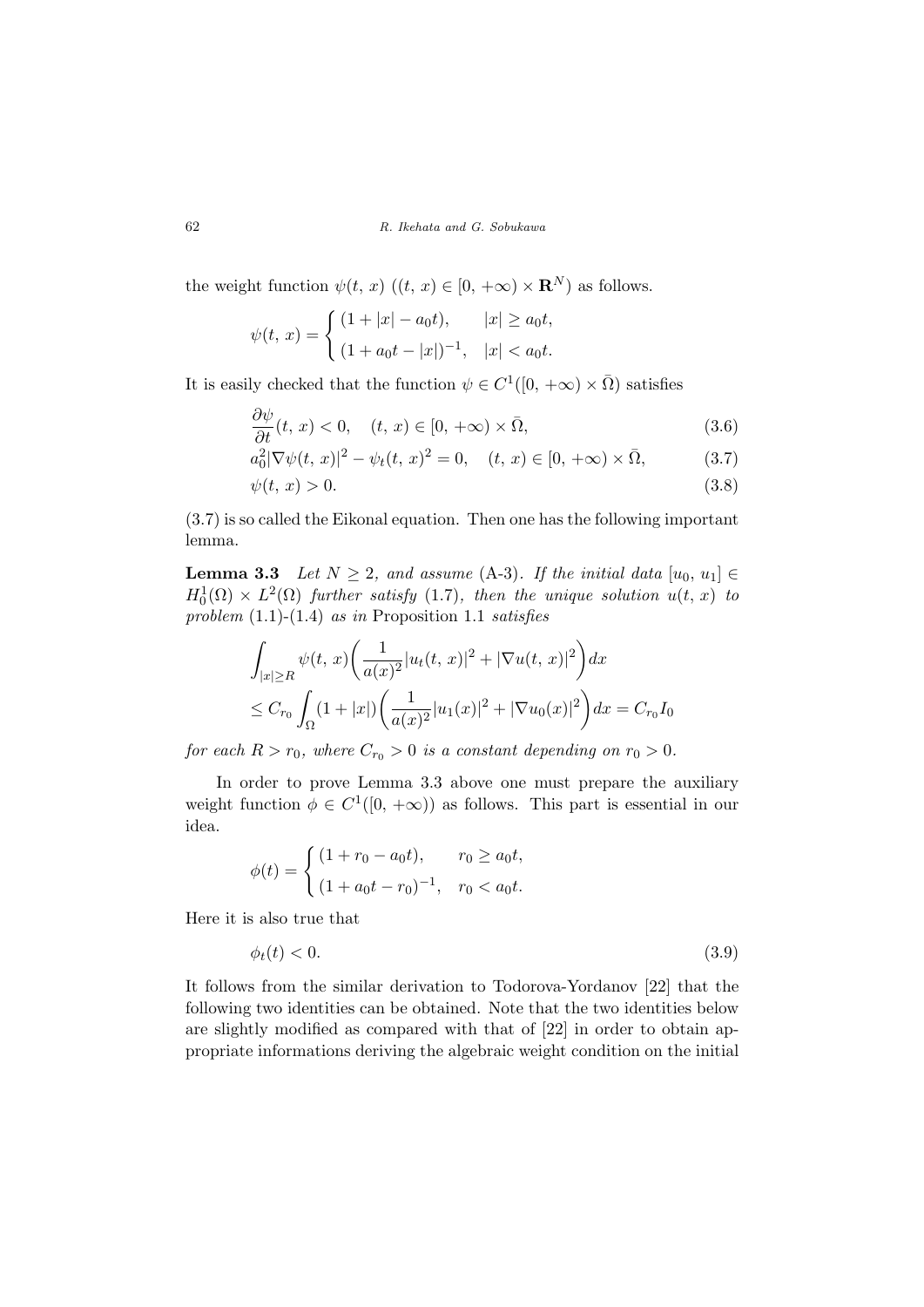data (for the derivation of these identities see the Appendix).

$$
0 = (\psi u_t) \left( \frac{1}{a(x)^2} u_{tt} - \Delta u \right) = \frac{d}{dt} (\psi E(t, x)) - \text{div}(\psi u_t \nabla u)
$$

$$
-\frac{1}{2\psi_t} |\psi_t \nabla u - u_t \nabla \psi|^2 + \frac{u_t^2}{2a(x)^2 \psi_t} (a(x)^2 |\nabla \psi|^2 - \psi_t^2), \tag{3.10}
$$

and

$$
0 = (\phi u_t) \left( \frac{1}{a(x)^2} u_{tt} - \Delta u \right) = \frac{d}{dt} (\phi E(t, x)) - \phi(t) \operatorname{div}(u_t \nabla u)
$$

$$
-\frac{\phi_t(t)}{2a(x)^2} (a(x)^2 |\nabla u|^2 + u_t^2), \tag{3.11}
$$

where we set

$$
E(t, x) = \frac{1}{2} \left( \frac{1}{a(x)^2} |u_t(t, x)|^2 + |\nabla u(t, x)|^2 \right).
$$

Proof of Lemma 3.3. Since we are dealing with a weak solution, by density argument we may assume that the initial data and the corresponding solution are sufficiently smooth and vanish as  $|x| \to +\infty$ .

To begin with, it follows from (3.6) and (3.10) that

$$
0 \ge \frac{d}{dt}(\psi E(t, x)) - \text{div}(\psi u_t \nabla u) + \frac{u_t^2}{2a(x)^2 \psi_t} (a(x)^2 |\nabla \psi|^2 - \psi_t^2).
$$

Integrate the above inequality over  $[0, t] \times \{|x| \ge r_0\}$ . Because of (A-3) we see that

$$
\int_{|x|\geq r_0} \psi(0, x)E(0, x)dx + \int_0^t \int_{|x|\geq r_0} \operatorname{div}(\psi u_t \nabla u)dx ds
$$
  
\n
$$
\geq \int_{|x|\geq r_0} \psi(t, x)E(t, x)dx + \int_0^t \int_{|x|\geq r_0} \frac{u_t^2}{2a_0^2 \psi_t} (a_0^2 |\nabla \psi|^2 - \psi_t^2)dx ds.
$$

By applying (3.7) one obtains

$$
\int_{|x| \ge r_0} \psi(0, x) E(0, x) dx + \int_0^t \int_{|x| \ge r_0} \operatorname{div}(\psi u_t \nabla u) dx ds
$$
\n
$$
\ge \int_{|x| \ge r_0} \psi(t, x) E(t, x) dx.
$$
\n(3.12)

On the other hand, because of (3.9) by integrating both sides of (3.11)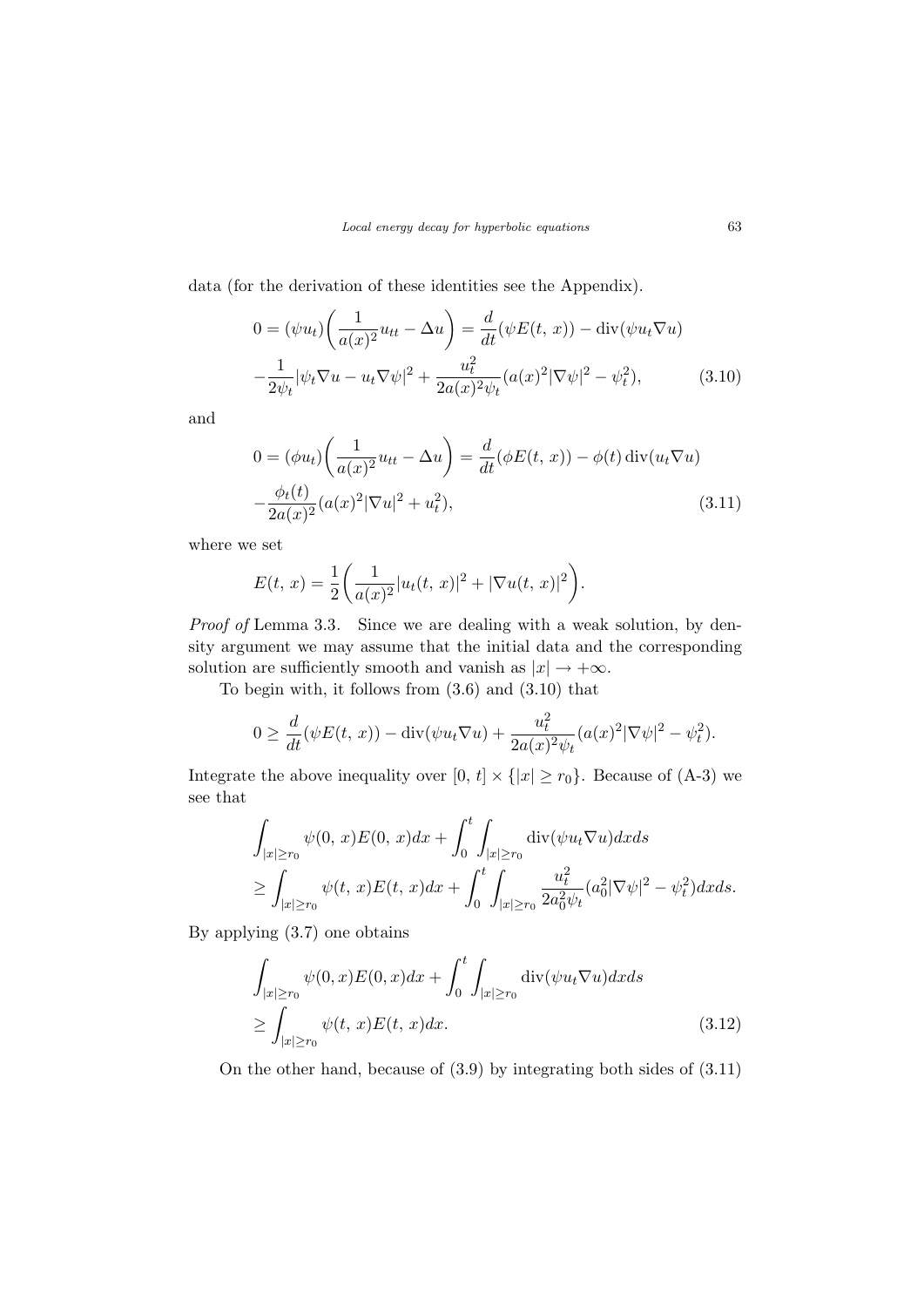over  $[0, t] \times \Omega(r_0)$  one has

$$
\int_{\Omega(r_0)} \phi(0)E(0, x)dx + \int_0^t \int_{\Omega(r_0)} \phi(s) \operatorname{div}(u_t \nabla u) dx ds
$$
\n
$$
\geq \int_{\Omega(r_0)} \phi(t)E(t, x)dx.
$$
\n(3.13)

Since  $\phi(t) = \psi(t, x)$  on  $|x| = r_0$ , it follows from the divergence formula that

$$
\int_0^t \int_{\Omega(r_0)} \phi(s) \operatorname{div}(u_t \nabla u) dx ds + \int_0^t \int_{|x| \ge r_0} \operatorname{div}(\psi u_t \nabla u) dx ds = 0.
$$

In order to erase the second term of the left hand side of (3.12), let us sum up both inequalities (3.12) and (3.13). Then because of the positivity of  $\phi(t)$  one has arrived at

$$
\int_{|x| \ge r_0} \psi(t, x) E(t, x) dx
$$
  
\n
$$
\le C_{r_0} \int_{\Omega(r_0)} E(0, x) dx + \int_{|x| \ge r_0} (1 + |x|) E(0, x) dx.
$$

Since  $R > r_0$ , the desired estimate follows from (3.8).

**Lemma 3.4** Let  $R > r_0$  and  $a_0 t > R$ . Under the assumptions of Theorem 1.1 it holds that

$$
\left| \left( x \cdot \nabla u(t, \cdot), \frac{1}{a(\cdot)^2} u_t(t, \cdot) \right) \right|
$$
  

$$
\leq \frac{R}{a_m} E_R(t) + \frac{CI_0}{2a_0} + t \int_{|x| \geq R} E(t, x) dx.
$$

*Proof.* Let  $R > r_0$  and  $t > R/a_0$ . We have

$$
\left| \left( x \cdot \nabla u(t, \cdot), \frac{1}{a(\cdot)^2} u_t(t, \cdot) \right) \right|
$$
  
\n
$$
\leq \left( \int_{\Omega(R)} + \int_{|x| \geq R} \right) \frac{1}{a(x)^2} |x| |\nabla u| |u_t| dx
$$
  
\n
$$
\leq \frac{R}{a_m} \int_{\Omega(R)} E(t, x) dx + \int_{|x| \geq R} \frac{1}{a(x)^2} |x| |\nabla u| |u_t| dx
$$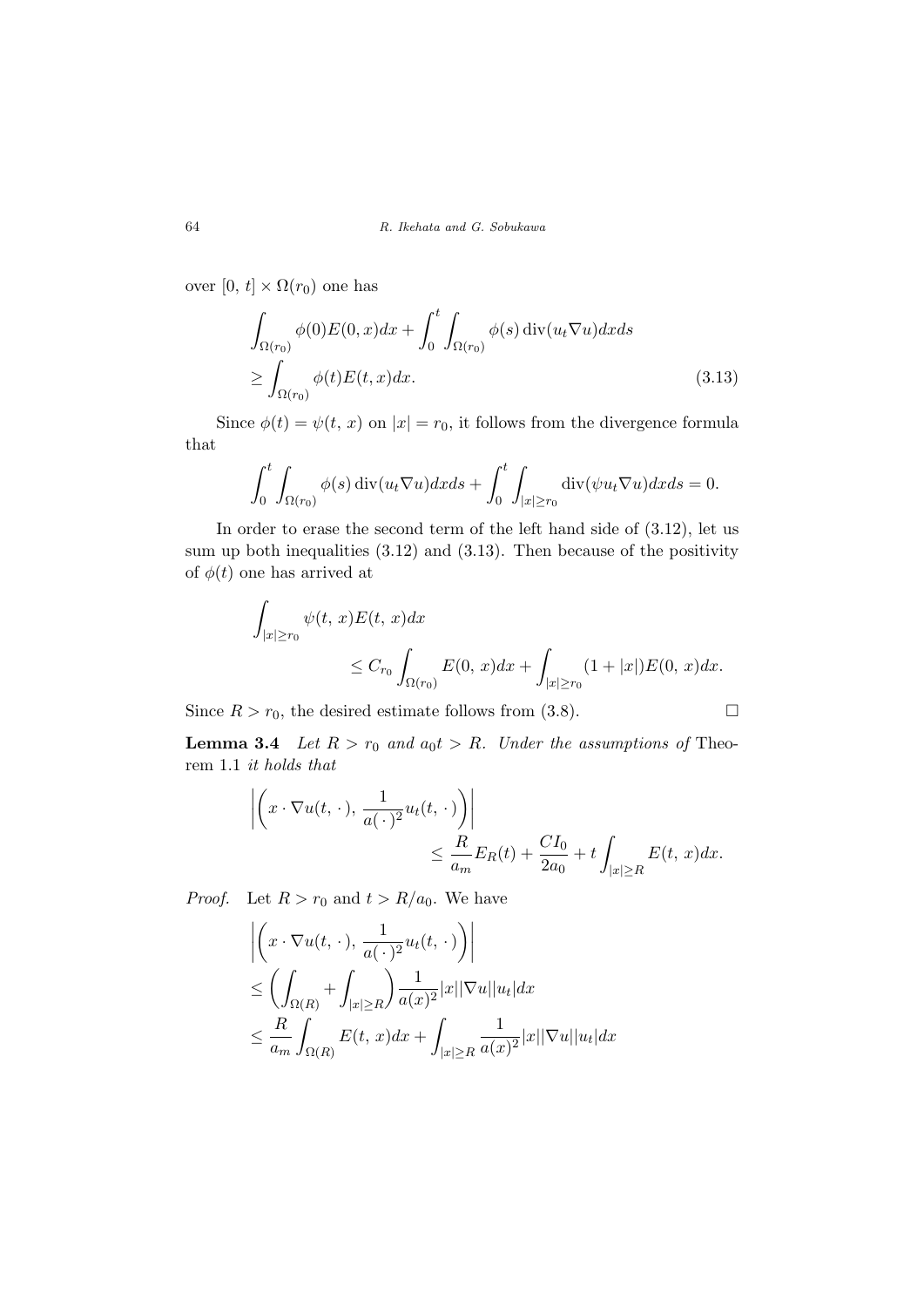$$
\leq \frac{R}{a_m} E_R(t) + \int_{\{|x| \geq a_0 t\}} \frac{1}{a(x)^2} |x| |\nabla u| |u_t| dx \n+ \int_{\{a_0 t \geq |x| \geq R\}} \frac{1}{a(x)^2} |x| |\nabla u| |u_t| dx \n\leq \frac{R}{a_m} E_R(t) + \int_{\{|x| \geq a_0 t\}} \frac{1}{a(x)^2} (|x| - a_0 t) |\nabla u| |u_t| dx \n+ a_0 t \int_{\{|x| \geq a_0 t\}} \frac{1}{a(x)^2} |\nabla u| |u_t| dx \n+ a_0 t \int_{\{a_0 t \geq |x| \geq R\}} \frac{1}{a(x)^2} |\nabla u| |u_t| dx \n\leq \frac{R}{a_m} E_R(t) + \frac{1}{a_0} \int_{\{|x| \geq a_0 t\}} (1 + |x| - a_0 t) E(t, x) dx \n+ t \int_{|x| \geq R} E(t, x) dx
$$

(because of  $(3.8)$  and  $(A-3)$ )

$$
\leq \frac{R}{a_m}E_R(t) + \frac{1}{a_0}\int_{|x|\geq R}\psi(t,x)E(t,x)dx + t\int_{|x|\geq R}E(t,x)dx.
$$

By using Lemma 3.3 one has the desired statement.  $\Box$ 

Now we are in a position to prove Theorem 1.1.

Proof of Theorem 1.1. First it follows from Proposition 2.1, and the assumptions (A-1) and (A-2) that

$$
tE(t) \leq \left(x \cdot \nabla u_0, \frac{1}{a^2} u_1\right) + \frac{N-1}{2} \left(u_0, \frac{1}{a^2} u_1\right) - \left(x \cdot \nabla u(t, \cdot), \frac{1}{a^2} u_t(t, \cdot)\right) - \frac{N-1}{2} \left(u(t, \cdot), \frac{1}{a^2} u_t(t, \cdot)\right),
$$
 (3.14)

where we have used the assumption (A-1), that is,

$$
\int_0^t \int_{\partial \Omega} {\{\sigma \cdot n(\sigma)\}} \left| \frac{\partial u(s, \sigma)}{\partial n} \right|^2 dS_{\sigma} ds \le 0.
$$

Thus we have only to estimate the last two terms in the right hand side of (3.14). Indeed, since one obtains

$$
tE(t) = tE_R(t) + t \int_{|x| \ge R} E(t, x) dx,
$$
\n(3.15)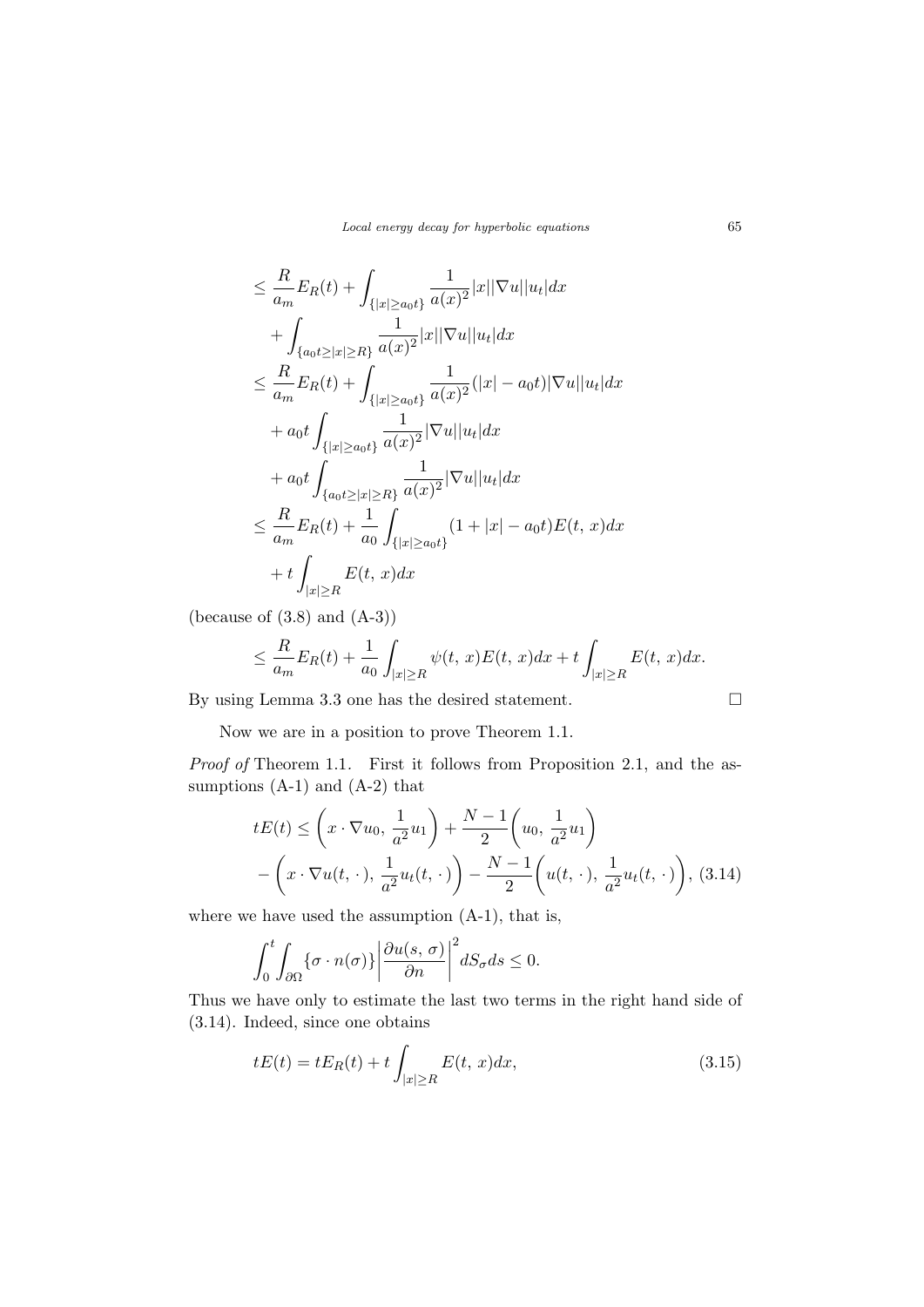from  $(3.14)$ ,  $(3.15)$  and Lemma 3.4 it follows that

$$
\left(t - \frac{R}{a_m}\right) E_R(t) \le \left(x \cdot \nabla u_0, \frac{1}{a^2} u_1\right) + \frac{N - 1}{2} \left(u_0, \frac{1}{a^2} u_1\right) + \frac{CI_0}{2a_0} + \frac{N - 1}{2} \left| \left(u(t, \cdot), \frac{1}{a^2} u_t(t, \cdot)\right) \right|.
$$
 (3.16)

Now, let us apply Lemma 3.2 in order to control the last term in the right hand side of (3.16). This part is also crucial in deriving the local energy decay. In fact, because of (1.6) and Lemma 3.2 one can evaluate as

$$
\left| \left( u(t, \cdot), \frac{1}{a^2} u_t(t, \cdot) \right) \right| \leq \frac{1}{2} \left\| \frac{1}{a} u_t(t, \cdot) \right\|^2 + \frac{1}{2} \left\| \frac{1}{a} u(t, \cdot) \right\|^2
$$
  
\n
$$
\leq E(0) + C \left\{ \left\| \frac{1}{a} u_0 \right\|^2 + \left\| \frac{1}{a^2} |x| u_1 \right\|^2 \right\} \equiv I_1.
$$
\n(3.17)

Thus, one obtains

$$
\left(t - \frac{R}{a_m}\right) E_R(t) \le \left(x \cdot \nabla u_0, \frac{1}{a^2} u_1\right) + \frac{N - 1}{2} \left(u_0, \frac{1}{a^2} u_1\right) + \frac{CI_0}{2a_0} + \frac{N - 1}{2} I_1
$$

$$
\equiv C,
$$

which completes the proof of Theorem 1.1.  $\Box$ 

**Remark 3.2** Note that the quantity  $|(x \cdot \nabla u_0, (1/a^2)u_1)|$  above has a finite value. In fact, by assumptions  $(1.4)$  and  $(1.7)$  it follows that

$$
\left| \left( x \cdot \nabla u_0, \frac{1}{a^2} u_1 \right) \right| \leq \frac{1}{2a_m^2} \int_{\Omega} |x| (|u_1|^2 + |\nabla u_0|^2) dx < +\infty.
$$

Let us prove Theorem 1.2. Instead of Lemma 3.1 the following Hardy-Sobolev type inequality is needed (see Dan-Shibata [5]).

**Lemma 3.5** (Hardy-Sobolev) Let  $N = 2$ . Then for each  $u \in H_0^1(\Omega)$ , it holds that ∵<br>∪ °

$$
\left\|\frac{u}{d(\,\cdot\,)}\right\|\leq C\|\nabla u\|
$$

with some constant  $C > 0$ , where  $d(x)$  is a function defined in (1.8).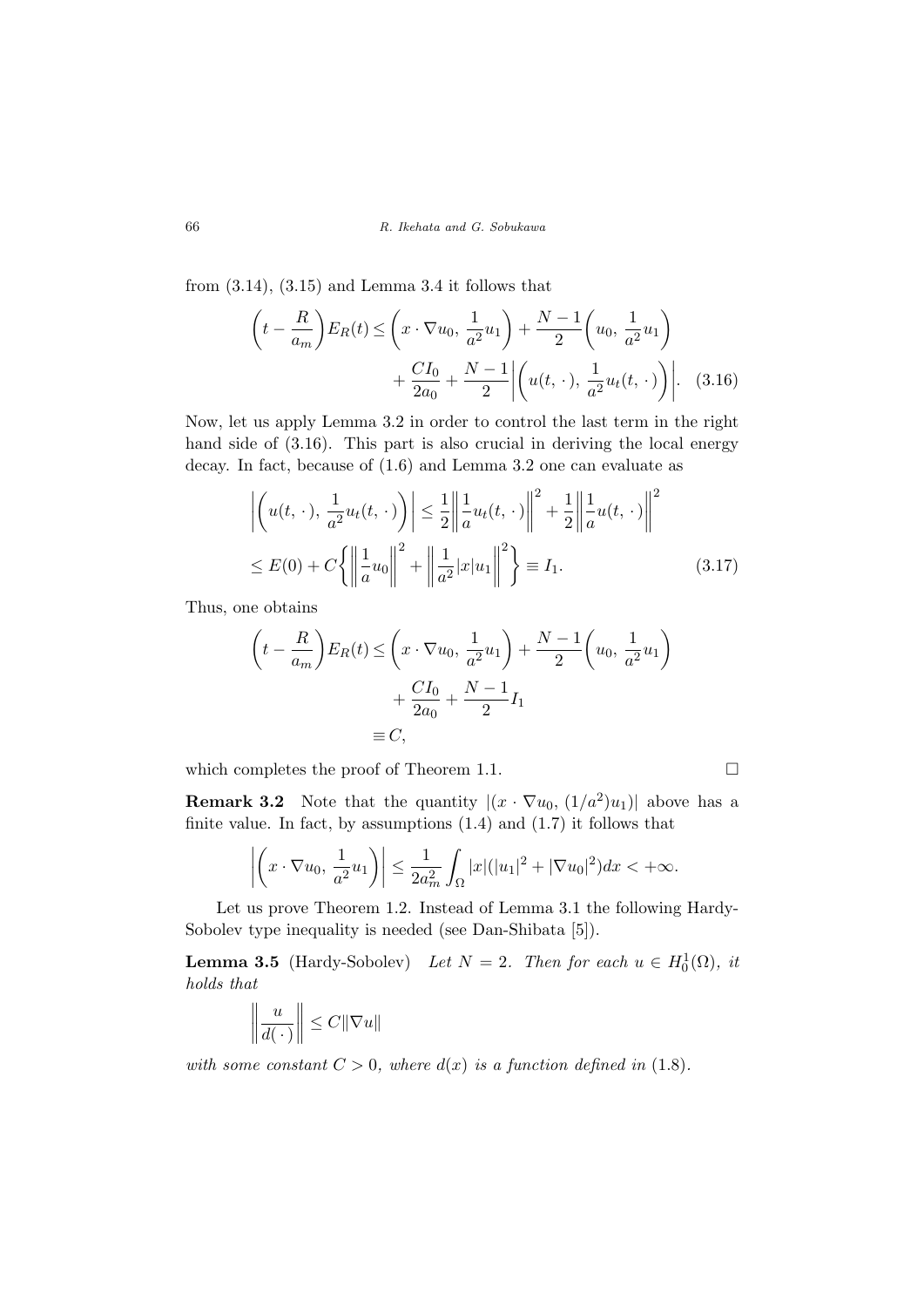In the case when  $N = 2$ , by using Lemma 3.5 in place of Lemma 3.1 one can give the proof of Theorem 1.2 quite similarly to that of Theorem 1.1, and for a result corresponding to Lemma 3.2 we can state as follows.

**Lemma 3.6** Let  $N = 2$ . If the initial data  $[u_0, u_1] \in H_0^1(\Omega) \times L^2(\Omega)$ further satisfy

$$
||d(\,\cdot\,)u_1|| < +\infty,
$$

then the unique solution  $u(t, x)$  to problem (1.1)-(1.4) as in Proposition 1.1 satisfies

$$
||u(t, \cdot)|| \leq C(||u_0|| + ||d(\cdot)u_1||).
$$

Outline of proof of Lemma 3.6. It is sufficient to check the following part because the other part of proof is done quite similarly to that in Lemma 3.2. Indeed, we see from Lemma 3.5 and the Schwarz inequality that

$$
\left| \left( \frac{1}{a^2} u_1, w(t, \cdot) \right) \right| \le \left\| \frac{d(\cdot)}{a^2} u_1 \right\| \left\| \frac{w(t, \cdot)}{d(\cdot)} \right\|
$$
  

$$
\le C \left\| \frac{d(\cdot)}{a^2} u_1 \right\| \left\| \nabla w(t, \cdot) \right\|
$$
  

$$
\le C \frac{1}{a_m^2} \|d(\cdot)u_1\| \left\| \nabla w(t, \cdot) \right\|.
$$

This completes the proof of Lemma 3.6.  $\Box$ 

In the case when  $N = 1$ , we can proceed the proof of Theorem 1.3 in a quite similar fashion to Theorem 1.1 with a slight modification. We shall omit the detail. Note that in this case we use Proposition 2.1 replaced by the following identity:

$$
tE(t) = \left(\frac{1}{a^2}u_1, x \cdot \nabla u_0\right) - \left(\frac{1}{a^2}u_t, x \cdot \nabla u\right)
$$

$$
+ \int_0^t \int_0^\infty \frac{1}{a(x)^3} (x \cdot \nabla a(x))u_t(s, x)^2 dx ds.
$$

So, the weght condition on the initial data in Theorem 1.3 only comes from (modified) Lemma 3.3.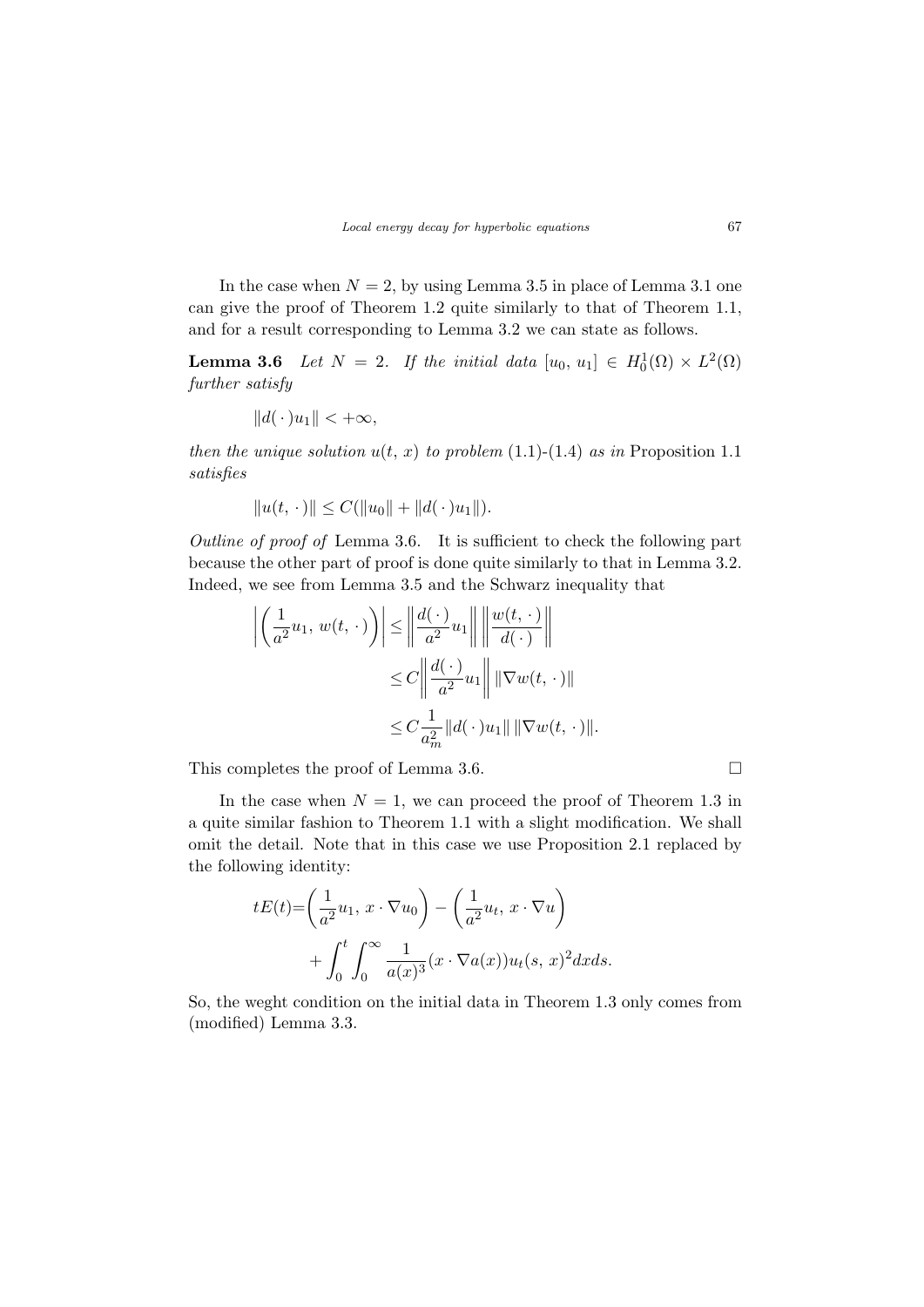Proof of Theorem 1.4. First it follows from  $(A-1)$ ,  $(A-3)$ ,  $(A-4)$ , Lemma 3.4, Proposition 2.1 and (3.17) that

$$
tE_R(t) + t \int_{|x| \ge R} E(t, x) dx \le A_0 + \frac{N-1}{2} I_1 + \frac{R}{a_m} E_R(t)
$$
  
+ 
$$
\frac{CI_0}{2a_0} + t \int_{|x| \ge R} E(t, x) dx + \gamma_0 \int_0^t \int_{\Omega(r_0)} \left( \frac{u_t(s, x)^2}{2a(x)^2} \right) dx ds,
$$

where

$$
A_0 = \frac{N-1}{2} \left( u_0, \frac{u_1}{a^2} \right) + \left( x \cdot \nabla u_0, \frac{u_1}{a^2} \right),
$$

so that one obtains

$$
\left(t - \frac{R}{a_m}\right) E_R(t) \le K_0 + \gamma_0 \int_0^t E_R(s) ds, \tag{3.18}
$$

for an arbitrarily fixed  $R > r_0$  and large  $t \gg 1$ , where

$$
K_0 = A_0 + \frac{N-1}{2}I_1 + \frac{CI_0}{2a_0}.
$$

Set

$$
\xi(t) = \left(t - \frac{R}{a_m}\right)^{-\gamma_0} \int_0^t E_R(s)ds.
$$

Then by (3.18) one can calculate as follows:

$$
\xi'(t) = \left(t - \frac{R}{a_m}\right)^{-1-\gamma_0} \left\{ \left(t - \frac{R}{a_m}\right) E_R(t) - \gamma_0 \int_0^t E_R(s)ds \right\}
$$
  

$$
\leq K_0 \left(t - \frac{R}{a_m}\right)^{-1-\gamma_0}
$$

for large  $t \gg 1$ . By integrating the inequality just above one has

$$
\xi(t) \le \xi(t_0) + K_0 \int_{t_0}^t \left(s - \frac{R}{a_m}\right)^{-1-\gamma_0} ds
$$
  
 
$$
\le \xi(t_0) + K_0 \frac{1}{\gamma_0} \left(t_0 - \frac{R}{a_m}\right)^{-\gamma_0} \equiv L_0.
$$

By combining this inequality together with (3.18) one obtains

$$
\left(t - \frac{R}{a_m}\right) E_R(t) \le K_0 + \gamma_0 \int_0^t E_R(s) ds \le K_0 + \gamma_0 L_0 \left(t - \frac{R}{a_m}\right)^{\gamma_0}
$$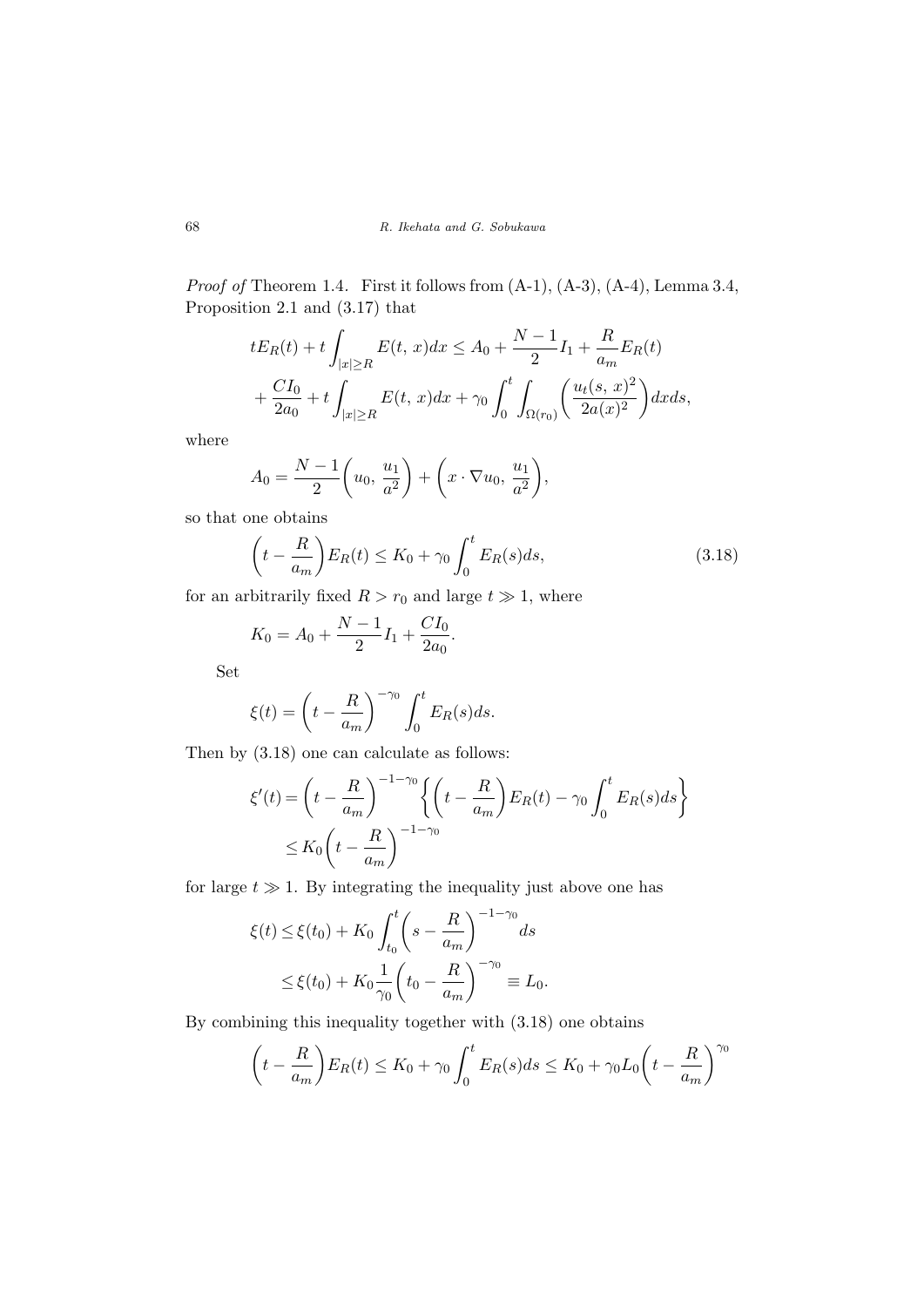for large  $t \gg 1$ , which implies the desired estimate.  $\Box$ 

## 4. Appendix

In this appendix let us make sure the identity  $(3.10)$   $((3.11)$  is a special case of  $(3.10)$ ). In fact,

$$
-\psi(t, x)u_t\Delta u
$$
  
=  $-\operatorname{div}(\psi u_t \nabla u) - \frac{1}{2\psi_t} |\psi_t \nabla u - u_t \nabla \psi|^2$   
+  $\frac{u_t^2}{2\psi_t} |\nabla \psi|^2 + \frac{\psi}{2} \frac{\partial}{\partial t} |\nabla u|^2 + \frac{\psi_t^2}{2\psi_t} |\nabla u|^2.$ 

On the other hand, one has

∂

$$
\psi u_t \frac{1}{a^2} u_{tt} = \frac{\partial}{\partial t} \{ \psi(t, x) E(t, x) \} - \frac{\psi_t}{2} \frac{1}{a^2} |u_t|^2 - \frac{\psi}{2} \frac{\partial}{\partial t} |\nabla u|^2 - \frac{\psi_t}{2} |\nabla u|^2.
$$

Sum up the above two equalities. By several cancellations one has the desired identity.  $\Box$ 

Acknowledgement The authors would like to express their gratitude to Professor R. Racke, University of Konstanz, who pointed out related references Bloom [1], Bloom-Kazarinoff [2] and Liu [13] which were missing in our first draft. The authors also would like to thank referees for their helpful comments.

#### References

- [1] Bloom C.O., *Estimates for solutions of reduced hyperbolic equations of the second* order with a large parameter. J. Math. Anal. Appl. 44 (1973), 310–332.
- [2] Bloom C.O. and Kazarinoff N.D., *Energy decay for hyperbolic systems of second*order equations. J. Math. Anal. Appl. 132 (1988), 13–38.
- [3] Brezis H., Analyse fonctionnelle, Théorie at applications. Dunod, Paris, 1999.
- [4] Burq N., *Décroissance de l'énergie locale de l'équation des ondes pour le problème* extérieur et absence de résonance au voisinage du réel. Acta Math. 180 (1998), 1–29.
- $[5]$  Dan W. and Shibata Y., On a local energy decay of solutions of a dissipative wave equation. Funkcial. Ekvac. 38 (1995), 545–568.
- [ 6 ] Ikawa M., Decay of solutions of the wave equation in the exterior of two convex bodies. Osaka J. Math. 19 (1982), 459–509.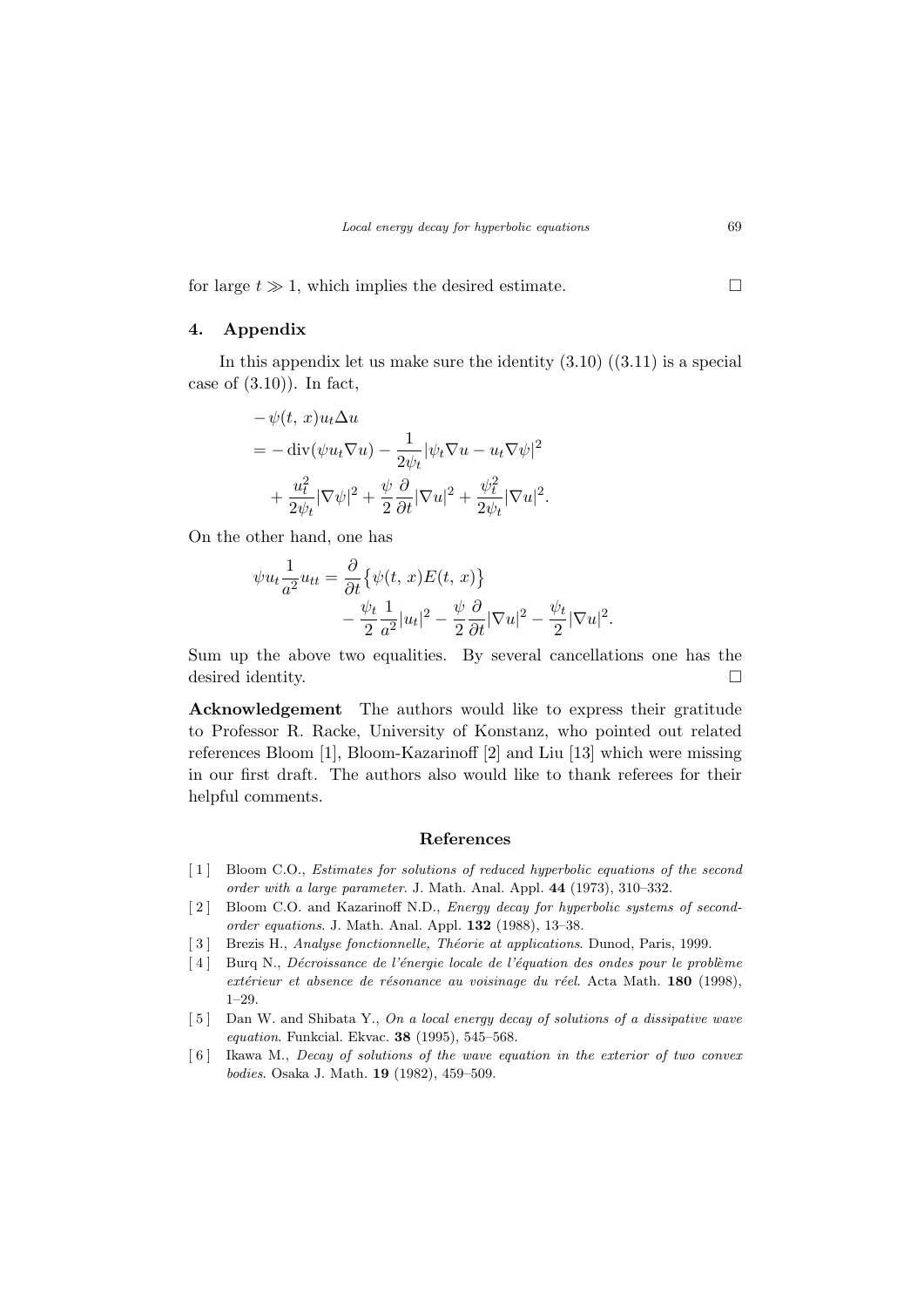#### 70 R. Ikehata and G. Sobukawa

- [ 7 ] Ikawa M., Hyperbolic Partial Differential Equations and Wave Phenomena. Translations of Mathematical Monographs 189, American Mathematical Society, Providence, Rhode Island, 2000.
- [ 8 ] Ikehata R., Local energy decay for linear wave equations with non-compactly supported initial data. Math. Meth. Appl. Sci. 27 (2004), 1881–1892.
- [ 9 ] Ikehata R., Local energy decay for linear wave equations with variable coefficients. J. Math. Anal. Appl. 306 (2005), 330–348.
- [10] Ikehata R. and Matsuyama T.,  $L^2$ -behaviour of solutions to the linear heat and wave equations in exterior domains. Sci. Math. Japon. 55 (2002), 33–42.
- [11] Ikehata R. and Nishihara K., Local energy decay for wave equations with initial data decaying slowly near infinity. Gakuto International Series, The 5th East Asia PDE Conf., Math. Sci. Appl. 22 (2005), 265–275.
- [12] Lax P.D. and Phillips R.S., Scattering theory, Revised Edition. Academic Press, New York, 1989.
- [13] Liu D., Local energy decay for hyperbolic systems in exterior domains. J. Math. Anal. Appl. 128 (1987), 312–331.
- [14] Melrose R.B., Singularities and energy decay in acoustical scattering. Duke Math. J. 46 (1979), 43–59.
- [15] Morawetz C., The decay of solutions of the exterior initial-boundary value problem for the wave equation. Comm. Pure Appl. Math. 14 (1961), 561–568.
- [16] Morawetz C., Ralston J. and Strauss W., Decay of solutions of the wave equation outside nontrapping obstacles. Comm. Pure Appl. Math. 30 (1977), 447–508.
- [17] Muraveĭ L.A., The wave equation in an unbounded domain with a star-shaped boundary. Soviet Math. Dokl. 38 (1989), 527–530.
- [18] Ralston J., Solutions of the wave equation with localized energy. Comm. Pure Appl. Math. 22 (1969), 807–823.
- [19] Ralston J., Trapped rays in spherically symmetric media and poles of the scattering matrix. Comm. Pure Appl. Math. 24 (1971), 571–582.
- [20] Secchi P. and Shibata Y., On the decay of solutions to the 2D Neumann exterior problem for the wave equation. J. Diff. Eqns.  $194$  (2003), 221-236.
- [21] Shibata Y. and Tsutsumi Y., Global existence theorem of nonlinear wave equation in the exterior domain. Lecture Notes in Num. Appl. Anal.  $6$  (1983), 155–196, Kinokuniya/North-Holland.
- [22] Todorova G. and Yordanov B., Critical exponent for a nonlinear wave equation with damping. J. Diff. Eqns. **174** (2001), 464-489.
- [23] Vainberg B.R., On the short wave asymptotic behaviour of solutions of stationary problems and the asymptotic behaviour as  $t \to \infty$  of solutions of nonstationary problems. Russian Math. Survey 30 (1975), 1–58.
- [24] Vodev G., On the uniform decay of the local energy. Serdica Math. J. 25 (1999), 191–206.
- [25] Zachmanoglou E.C., The decay of solutions of the initial-boundary value problem for hyperbolic equations. J. Math. Anal. Appl. **13** (1966), 504–515.